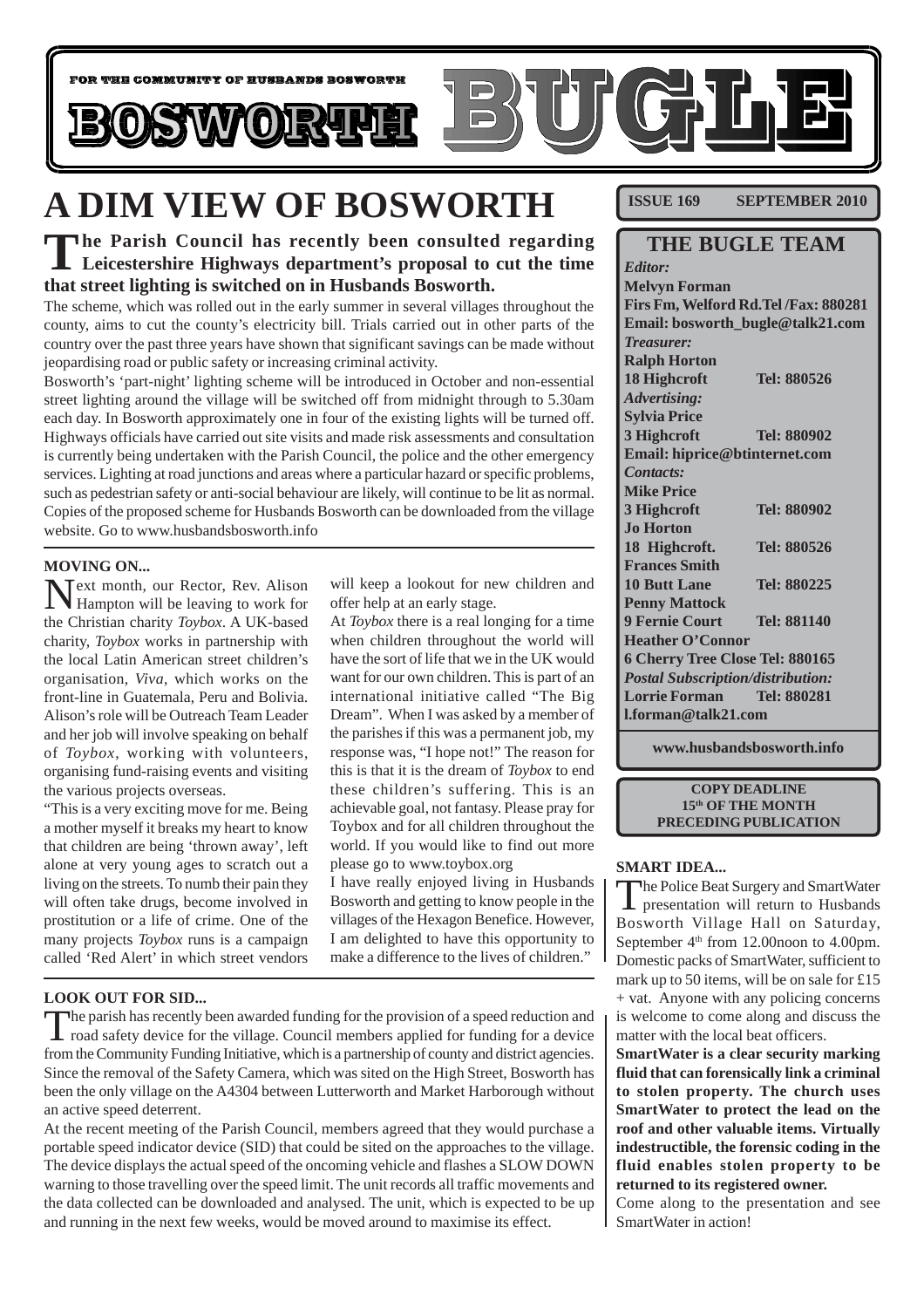#### *From Rosie Forman, Welford Road*

### **POSTBAG**

I'd like to tell you about my trip in aid of the ActionAid humanitarian charity in December. Two team mates and myself will be driving in a little Peugeot 306 from London, travelling through France and Spain. We then cross to Africa and travel down through Morocco, Western Sahara to Mauritania. We will join a military convoy to drive through Mauritania because of the high security risks, then through Senegal and finally arrive in Banjul, the capital of The Gambia after three weeks on the road.

Once we get to Banjul we will sell the car for charity. In addition I've set myself a target of raising £500 for which I am seeking donations.

ActionAid helps people by providing aid and treatment for AIDs/HIV sufferers, famine relief, food and education in the poorest countries, including Africa's smallest country - The Gambia.

There are several ways to sponsor me:

- · On the ActionAid website: · http://www.myactionaid.org.uk/london2banjul/london-to-banjul-challenge
- On JustGiving: http://www.justgiving.com/banjul2010
- · Or by giving me money personally! (Every penny goes to the charity, as I am funding the entire trip myself). Please help if you can.

*We have had a couple of family history requests recently. The first relates to the Teear family, which have well established connections in Husbands Bosworth. Has anyone got any information on the Teears and any possible connection with Teears on the Isle of Man? Another request is for any relatives of Charles Law, who is listed on the village War Memorial. A reader is visiting the cemetery in France where Charles is buried and would like to contact anyone with information about him. Call Melvyn on 880281 or e-mail m.forman@talk21.com for details of these enquiries.*

*We've also had a request from a reader for early photographs of Butt Lane. Call Melvyn if you can help.*

## **POLICE FILE**

**IFVOUHAVE INFORMATION ON ANY CRIMINAL ACTIVITY CALL MARKET HARBOROUGH POLICE on 0116 222 2222.**

**Countryside Watch Co-ordinator Henry Whatley Ext. 3875**

**Neighbourhood Watch Co-ordinator Marion Lewis 0116 2483871 NW Community Scheme No. 2123**

**Local Beat Team Sgt. 2908 Steve Bunn PC 500 Andy Smalley WPC 4640 Vikki Barge PCSO 6569 Peter Willson PCSO 6636 Ray Wells PCSO 6573 Steve Adams Voicemail Service 0116 2485675**

**Rural & Countryside Liaison Officer PC 1010 Chris Hill**

**CRIMESTOPPERS FREEPHONE 0800 555111**

# **WATCH WORD**

*THE NEIGHBOURHOOD WATCH SCHEME WITHIN HUSBANDS BOSWORTH*

#### **CRIME FILE**

!Burglary to a public hall in Bitteswell. A door was forced and roof tiles were removed but no entry was gained and nothing was stolen.

 $\blacksquare$  An overnight burglary to a sports facility in Bitteswell. Entry was gained by forcing a door and smashing a window. Cash and sports equipment were stolen from inside.

!Burglary to commercial premises in Bitteswell. A window was smashed and a till was stolen by reaching inside.

■An attempted burglary to a dwelling in Swinford. Door locks were damaged but entry was not gained and nothing was stolen. ■A caravan parked in a rear garden in Swinford was stolen.

A spare wheel was stolen from a vehicle parked in Swinford.

**\*\*\*\*\*\*\*\*\*\*\*\*\*\***

**Criminals seem to be targeting specific rural areas in a recent spate of overnight raids. It is likely that these areas have been visited during the daytime, before the crimes are carried out. If you see any suspicious activity call the police on 999.**

П

I

**Good news! A John Deere tractor, valued at over £75,000, which was stolen in a raid on a Rutland farm was recovered two days later at Dover docks. Police were led to the tractor by by a tracker device, which was fitted to the machine.**

**A Turkish national was arrested at the scene on suspicion of theft.**

■Burglary to a dwelling in Shearsby. Entry was gained by removing a UPVC replacement window and property was stolen from inside.

!Burglary to a dwelling in Walton Lane, Husbands Bosworth. Entry was gained by forcing a ground floor window. Property and cash were stolen.

A vehicle parked inside a secure compound at commercial premises on Station Road in North Kilworth was damaged by forcing a door lock. The thieves fled the scene when the alarm started sounding and nothing was stolen.

!Attempted break-in to a van parked in School Lane, Husbands Bosworth.

# **01455 554182 www.totallytrees.co.uk** Fully insured NPTC qualified **Felling Pruning Stump Removal TREE SURGERY Woodchip Mulch Waste Recycled**

# Town & County Transfers

Private hire taxi and courier service Local and long distance taxi service Days out, nights out - up to  $6$  passengers

Ring Sam Moreton 01858 880545 or 07546 218637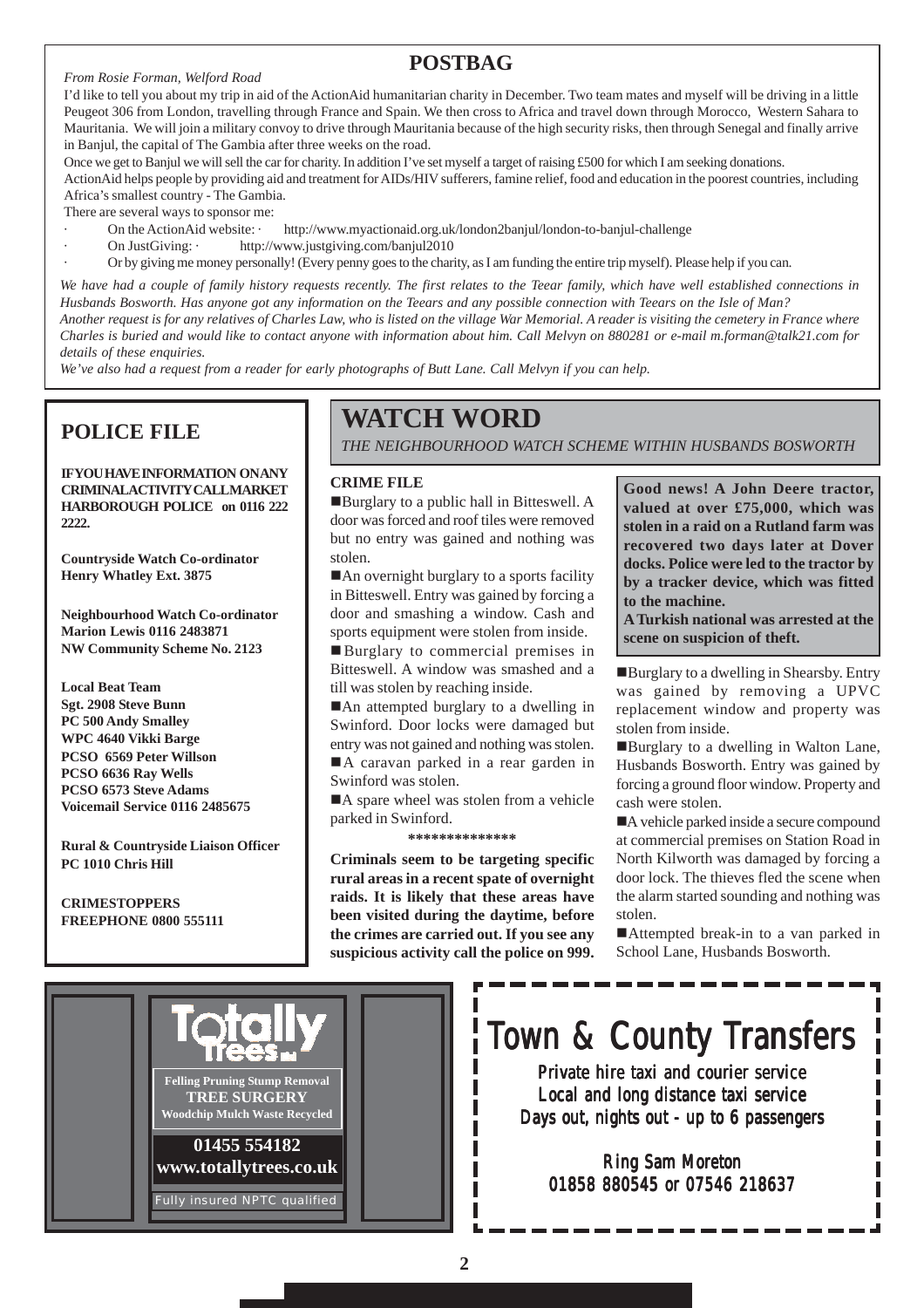# **BOSWORTH IN FOCUS**

*A ROUND-UP OF LOCAL NEWS*

#### **CONKERING**

Those with a sense of fun and adventure will not want to miss the second Annual Conker Championship, which is to be held on Sunday, October 3<sup>rd</sup> from 10.00am at the village Sports Pavilion.

There will be various stalls, music, food and drink and a whole lot of fun for all the family. For further information regarding entries or stall-space please telephone Sue on 881251.

#### **CLEAN SWEEP!**

At the recent meeting of the Parish Council the road sweeping programme was discussed. Members felt that the effect of the recent sweeping day was compromised by vehicles parked in the road and questioned why the dates hadn't been publicised. The *Bugle* now has a list of dates for the year and will endeavour to publicise them in advance. See the Diary Dates page for details and try to remove vehicles from the road on the day to allow the road sweeping team to carry out their work.

In addition, litter picking will take place at about 6-weekly intervals - the next one being on Thursday, September 9th. Keep an eye out for the teams and help us to keep Bosworth tidy!

#### **SPORTS PAVILION**

**The Playing Field Committee is considering the installation of CCTV equipment at the Sports Pavilion and tennis courts area of the village playing field in an effort to stem a spate of petty vandalism and attempts to light fires near the pavilion building.**

*VILLAGE HALL BOOKINGS Sue Dhillon 881251 CHURCH HALL BOOKINGS Janice Staples 880668 SPORTS PAVILION ENQUIRIES Audrey Marlow 880316*

### **FAITH TALKS**

A new series of informal social evenings to be held around the villages of the Benefice will offer the chance to hear guest speakers talk about formative experiences in their lives.

Our first evening is a cheese and wine social in Shearsby Village Hall on Monday 20<sup>th</sup> September at 7.30pm. We will supply the cheese if you bring the wine!

For our first evening we are excited to welcome Christopher Boyle, the newly appointed Assistant Bishop of Leicester. Christopher will talk about 8 years of his life in Northern Malawi. The evening will be one of friendship, informative chat and refreshments!

For more information about this meeting please contact either David Austin on 0116 247 8398 or Rev. Andrew Rhoades on 01858 460150.

### **HUSBANDS BOSWORTH WORKER'S EDUCATION ASSOCIATION**

**Autumn term 2010**

**Course: Music & Theatre Tutor: Andrew Mikoljski**

This course examines how music is used in a dramatic context to create mood, generate tension and enhance dramatic irony. We trace the history of music and drama from Greek and Renaissance theatre, through the birth and development of opera and operettas, musical theatre and film music.

The term starts on Wednesday, September 22nd at 10.00am and runs for 10 weeks at North Kilworth Village Hall. The course fee is £48.75 per person (£43.90 cons.)

Please call Sally Sherratt on 571064 or e-mail: sally.sherratt@tiscali.co.uk to book a place or for more information

#### **HOLD THAT DATE!**

**Hollywood comes to Husbands Bosworth!** On Saturday, December  $11<sup>th</sup>$  a glittering Oscar-style Hollywood evening will be held at the Turville Memorial Hall. A committee of villagers is arranging the fund-raising evening to raise money for the Village Hall and Husbands Bosworth School.

Dust off your best frocks and bow ties and step down the red carpet for champagne, canapés, live music, bar and dancing. Fabulous prizes will be auctioned off on the night, as well as a raffle.

Tickets priced at £20 will be on sale from Friday, October 1<sup>st</sup> from Katharine Wright, 15 Hunters Close, or Colleen Wood, The White Cottage, Honeypot Lane.

The ticket price includes a welcome glass of bubbly, canapés, a complimentary raffle ticket, live entertainment and midnight munchies! Look out for ticket information in next month's issue of the *Bugle*.

**Make a note in your diary and don't miss out on this, Husbands Bosworth's social event of the year!**



Corporate & Team Building Events **Childrens Parties** Arrive & Drive Sessions Massive Paintballing Arena

# **BOSWORTH GARAGE**

**Vehicle servicing and MoTs Collection & delivery available Personal attention Call Chris on 01858 880580 or 07811 625027**

Stretton Circait - Leicester Airport www.stretton2000.com 0116 259 2900 www.www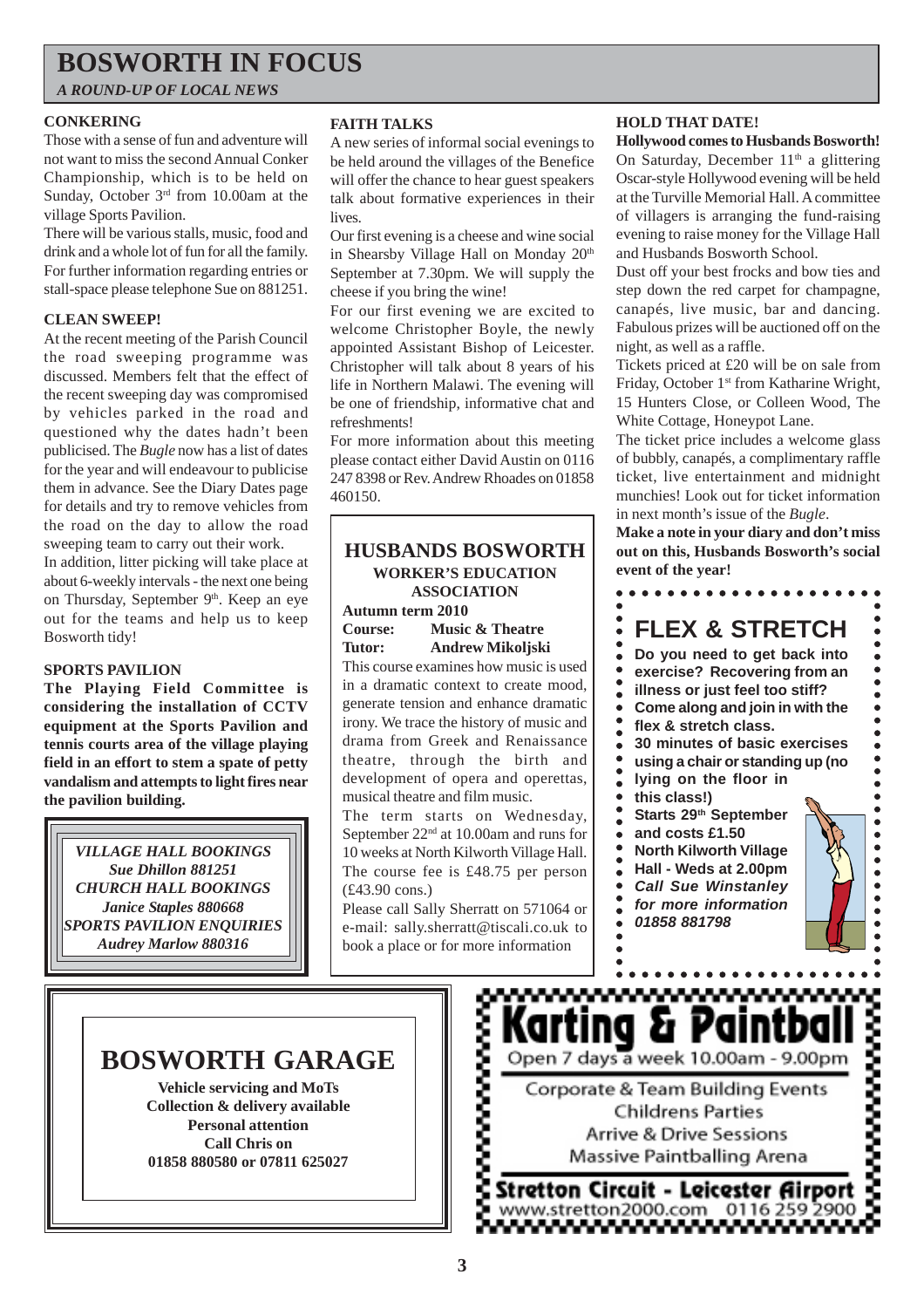# **SCHOOL REPORT**

*HUSBANDS BOSWORTH C. of E. PRIMARY SCHOOL*

#### **SAFARI SUPPER**

The FOBS Safari Supper will be on Saturday, September 11<sup>th</sup>. It's a great evening with good food and the chance to meet new people from around the village. Meet at the Village Hall at 7.30pm for a welcome drink to get you started and your marching instructions for the evening! Tickets are on sale now at £15 each. Please call Julie Dean on 881457 for tickets or for more information.

#### **FOBS 100 CLUB**

The first draw will be held on Wednesday, September  $1<sup>st</sup>$ , but it's not too late to join. With three prizes each month, you will have the chance to win £25, £15 and £10 cash. All profits will go towards projects for the school, including the re-building of the

school library. If you would like to purchase a number or would like further information please contact Julie Dean 881457 or Julie Dove 881399.

### **HARVEST FESTIVAL**

The Harvest Festival will be in School at the end of September. Look out for details on the school noticeboard.



#### **DRIVER NEEDED**

The popular Chill-Out Bus has been revamped and now it's looking for a driver. Young people, with the support of District Council officers and the Youth Service, were behind the refurbishment, which has helped make the bus more colourful and spacious.The bus now has more seating and improved heating and lighting, as well as a new, large wall-mounted flat screen TV for some serious gaming!

The make-over, which cost just over £10,000, was partly funded by Leicestershire County Council's Youth Opportunity Fund, which supported the running of the bus last year.

The Chill Out Bus is a mobile community space for young people. It offers activities for young people in rural communities where there are generally few facilities for them. A driver is needed for 10 hours a week to drive the bus to a rural location where youth workers will help to provide an activity session for young people. This would be about two or three evenings a week and would be a paid post.

Please call Sandy Handley at VASL on 439260 or email shandley@vasl.org.uk

-----------

#### **ACTIVITY GROUPS 2010**

**All Saints Parochial Church Council** Contact: Brian Smith 880225 **Art Workshop** Contact: Ann Saxton 880971 **Badminton Club** Contact: Lorrie Forman 880281 **Beaver Scout Troop** Contact: Andrew Lambert 880922 **Bosworth Belles** Contact: Linda Lawton 880503 **Conservative Association** Contact: Robert Maxwell 880361 **Craft Group** Contact: Gail Wilmot 880413 **Handbell Ringers** Contact: David Staples 880668 **Historical Society** Contact: Heather O'Connor 880165 **Husbands Bosworth Rainbows Group** Contact: 881757 or 881442 **1st Kilworth Scouts/Beaver unit** Contact: Andrew Lambert 880922 **Lutterworth African Drumming Group** Contact: Ralph Horton 880526 **Playing Field Committee** Contact: Jennifer Rogers 880401 **Royal British Legion** Contact: Robert Maxwell 880361 **Short Mat Bowls** Contact: Frank Thorp 880003 **Tennis Club** Contact: Jennifer Rogers 880401 **Tower Bell Ringers** Contact: Geoff Armitage 880066 **Welford Bridge Club** Contact: Kate Hancock 880205

### **HELLO DOLLY!**

П

**West End theatre comes to Husbands Bosworth when the New Perspectives Theatre Company bring their richly acclaimed production of** *'Dolly'* **to the Village Hall on** Thursday, October 7<sup>th</sup> at 7.30 pm.

*'Dolly' tells the story of Dolly the sheep, the first cloned mammal, which was named after Dolly Parton (...the cloned cell came from the mammary gland of the donor sheep!). The show investigates the hitherto unexplored territory between the science of cloning and the heartbreak of Country & Western music!*



Fine music and entertainment is guaranteed for all the family. *Tickets: £7 adults, £5 children (Family ticket 2A +2C = £22) in advance. Call the Box Office on 880910.*

**And Coming Soon... traditional** *'Alice in Wonderland'* **on Wednesday, December 15th at 5.30 pm in the Village Hall.**

# COMPLETE CAR CARE

Accident repair specialist Bodywork, dent, scratch and stone-chip repair Servicing, alloy refurbishment, welding MoT repair Valeting, full body polish Parking sensors, handling kits, etc. fitted Call Ben on 07710 024070 Based at Unit 2, Pebble Hall Farm between Husbands Bosworth and Theddingworth

.............

TO ADVERTISE HERE COSTS JUST £10 PER MONTH THE *BUGLE* IS DELIVERED FREE TO EVERY HOUSEHOLD IN THE PARISH AND REACHES PLACES OTHER PUBLICATIONS CAN'T REACH! Call Sylvia on 880902 or email: hiprice@btinternet.com

٠  $\blacksquare$  $\blacksquare$ ш п ٠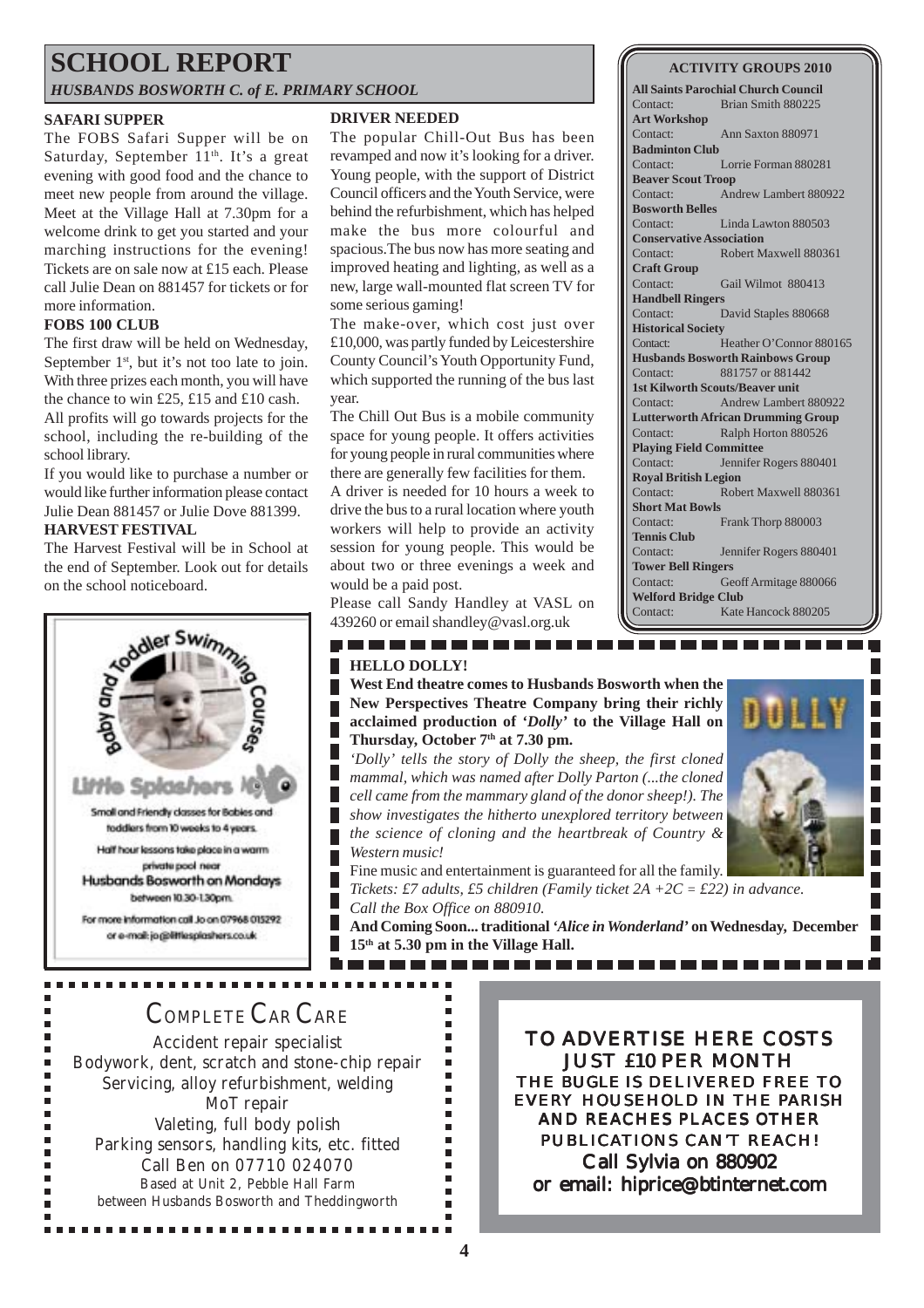**Armitage Bed & Breakfast** Contact: Janet Armitage 880066 **GD Armitage Clock & Belfry Work** New installation, maintenance & repair Contact: Geoff Armitage 880066 **Angela Morgan** Acupuncture, crystal healing, healing workshops Contact: Angie 01455 559975 **Aron Begley** Electrical installation & maintenance Contact: 440196 or 07595363407 **Begley Plumbing & Heating** Plumbing & heating engineer. Contact: Frank Begley 880541 **Chris Begley Building Ltd.** NHBC Registered building contractor Contact: Chris 07748 184659 **Gordon Begley** Building & roofing contractor. Contact: Gordon Begley 880028 **Peter Begley** Building contractors, flat roofing Contact: Peter Begley 880517 **Gary Bennett** Painter & decorator Contact: Gary Bennett 880285 **Cook in Kilworth** Cookery school on your doorstep Contact: Tina Morley 575832 **Croft Farm Bed & Breakfast** AA 4\*\*\*\* accommodation Contact: Jane Smith 880679 **Rob Dargue Carpentry** General carpentry & woodwork Contact: Rob Dargue 07834 872205 **Honeypot Pre-School** Contact: Denise Brant 07805 926872 **Honeypot Lane Bed & Breakfast** Contact: Carolyn Goffe 880836 **Husbands Bosworth Surgery** Contact: Ian Watson 880522 **Languard Ltd.** Weed control, fumigation and thermal insulation. Contact: Will Kay 880898 **Joseph Morris Butchers** High class family butchers Contact: David Morris 575210 **Mike Price Heating Engineer** Oil-fired boiler servicing & repair Contact: Mike Price 880902 **Paul Bolton School of Motoring** Expert driving instruction Contact: Paul Bolton 880115 **Totally Trees Ltd.** Tree surgery and stump grinding Contact: Jacqui Mitchell 01455 554182 **Wharf House Kennels** Kennel and cattery services Contact: Kim McGuigan 880905 **Woodpecker Tree Surgery** All aspects of tree surgery undertaken Contact: Chris Wright 880183

# **TRADE DIRECTORY 2010 ACTIVITY GROUPS**

#### **BADMINTON**

The Annual General Meeting of Husbands Bosworth Badminton Club will take place on Monday September 13th at 7.30pm in the Village Hall Committee Room. Anyone interested in playing this season is welcome to this meeting as we will be discussing playing times and fees in particular. Further details from Ralph (880526) or Lorrie (880281).

The new season will begin on Monday, September  $20<sup>th</sup>$  from 8.30pm in the Village Hall and also on Thursday evenings from September 23rd at 8.30pm.

Play is friendly and social rather than fiercely competitive and new playing members would be very welcome.

#### **CRICKET CLUB**

Husbands Bosworth Cricket Club plays local league cricket on Sundays and Wednesday evenings throughout the season. The Club is seeking new members, especially youngsters. For a chat call Nigel on 575632.

#### **PLAYING FIELD COMMITTEE**

The Annual Pavilion fund-raising Quiz and Fish & Chip Supper will take place on Friday, November 19<sup>th</sup>. More details nearer the time.

#### **RAINBOWS ART**

The 1<sup>st</sup> Husbands Bosworth Rainbows Unit has produced a wonderful piece of artwork to be displayed in the Turville Memorial Hall. As part of the Girlguiding Centenary year, the Rainbows undertook various activities to gain their Adventure 100 badge. This included a walk around Husbands Bosworth to look at local landmarks. The following week the Rainbows drew and painted pictures of buildings and places in the village, which have been put together to produce one large, very colourful display. The girls worked very hard on this and have made something that the whole community can enjoy. Make sure you have a look at it, next time you're in the village hall.

#### **VILLAGE LUNCH**

The next Village Lunch will take place on Thursday September 30<sup>th</sup> at Kilworth Springs. Diners are asked to meet in the bar from 12.30 pm. Ring Janice on 880668 to book your place or for more information. Please give at least 24 hours notice if you have booked and are unable to get to the meal so that catering arrangements can be changed.

#### **HISTORICAL SOCIETY**

Husbands Bosworth Historical Society begins a new season on Wednesday, September  $8<sup>th</sup>$  at 7.30pm in the Church Hall, Honeypot Lane. At this meeting local historian David Bell will give an illustrated talk entitled *The Ghosts and Legends of Leicestershire*.

Enrolment for the coming season will be taken at this meeting. Talks during the season generally focus on subjects of local historical interest and are usually at 7.30pm on the first Wednesday of each month in the Church Hall. Annual membership is £10 per person. For more information contact the Secretary, Heather O'Connor on 880165.



| <b>PETFRIENDS</b><br><b>Pet &amp; Home Care</b><br>PetFriends provides clients' dogs, cats and other pets the loving care that<br>they need while you are away, right in your own home! Your pets will stay<br>in their own secure, familiar environment and follow their customary<br>routine and diet.<br>A local veterinary nurse will look after your pets and home while you<br>are away.<br>Pets fed, watered and excercised. Medication administered, plants watered.<br>Fully insured - references available<br>For more information please contact Natasha Blunt VN<br>01858 880183<br>07739 467284 | $\mathbf{Y}$ $\mathbf{U}$ $\mathbf{H}$<br>$\bullet$ Do you want to relax, unwind, beat stress and sleep well? Yoga $\bullet$<br>• will tone your muscles and keep joints flexible so why not come .<br>along and have a go?<br>• There are 2 classes: Mondays at North Kilworth Sports Club 7pm<br>• starting again on Sept 27 <sup>th</sup> and on Wednesdays in North Kilworth $\bullet$<br>Village Hall at 7pm starting on Sept 29 <sup>th</sup> . £5 per class for 1 <sup>1</sup> / <sub>2</sub> hours.<br>The class is suitable for all levels and it doesn't matter if you miss.<br>$\bullet$ the first class, just come along when you can.<br>• Call Sue Winstanley for more information and to book your .<br>place on any of the classes 881798 or e-mail:<br>sue.yoga@btinternet.com |
|--------------------------------------------------------------------------------------------------------------------------------------------------------------------------------------------------------------------------------------------------------------------------------------------------------------------------------------------------------------------------------------------------------------------------------------------------------------------------------------------------------------------------------------------------------------------------------------------------------------|-------------------------------------------------------------------------------------------------------------------------------------------------------------------------------------------------------------------------------------------------------------------------------------------------------------------------------------------------------------------------------------------------------------------------------------------------------------------------------------------------------------------------------------------------------------------------------------------------------------------------------------------------------------------------------------------------------------------------------------------------------------------------------------------------|
|--------------------------------------------------------------------------------------------------------------------------------------------------------------------------------------------------------------------------------------------------------------------------------------------------------------------------------------------------------------------------------------------------------------------------------------------------------------------------------------------------------------------------------------------------------------------------------------------------------------|-------------------------------------------------------------------------------------------------------------------------------------------------------------------------------------------------------------------------------------------------------------------------------------------------------------------------------------------------------------------------------------------------------------------------------------------------------------------------------------------------------------------------------------------------------------------------------------------------------------------------------------------------------------------------------------------------------------------------------------------------------------------------------------------------|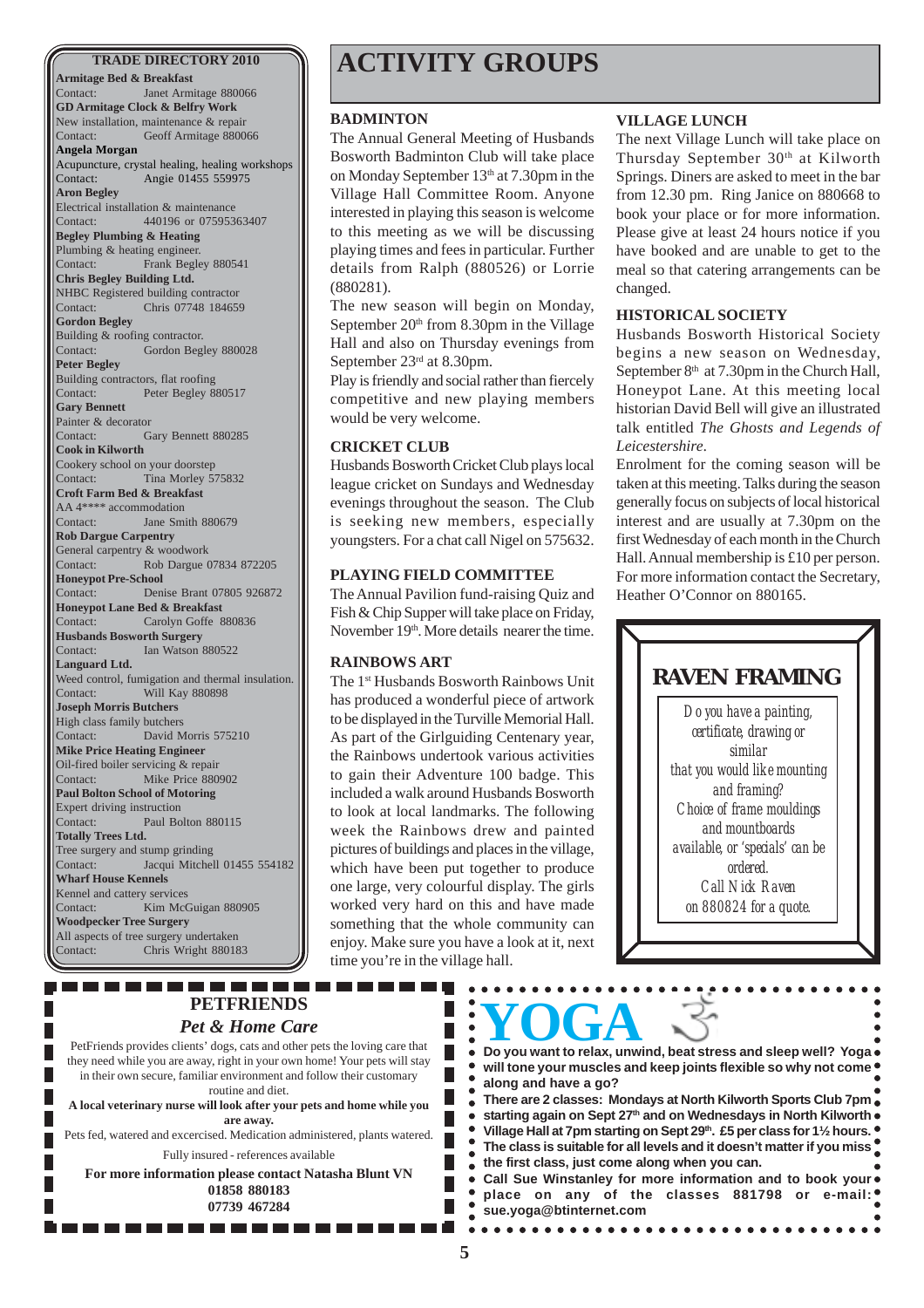# **PARISH COUNCIL NEWS** LOCAL OFFICERS

### **Report of the Parish Council meeting held on Tuesday, August 3rd 2010.**

#### **Full Council, two members of the public, District Councillor Brian Smith, North Kilworth Parish Councillor Peter Jones and LCC Street Lighting officer Peter Hosking were present. VISITORS' QUESTIONS**

!Chairman invited a resident of Ashacre Close to address the meeting regarding the provision of a grit bin. Problems with vehicles unable to access the Close during the icy weather last winter has prompted residents to ask that a grit bin be provided. Council suggested that residents should in the first instance contact HDC and LCC Highways with a view to providing a bin. It was also suggested that if the authorities were reluctant to provide a bin the residents could purchase one themselves but would need Highways approval for a suitable location to site it. Another possibility would be to re-site the grit bin from the top of Hunters Close to a site lower down near Ashacre Close for the use of both roads.

■Peter Hosking, Leicestershire Highways street lighting team leader discussed a proposed scheme to switch off most of the village street lights between the hours of midnight and 5.30am. A map of the proposed lighting plan was circulated. Council noted that lights at road junctions and in the centre of the village would remain lit. Members were invited to submit any proposed amendments.

### **CEMETERY**

!Council noted that the ground water levels were low following the prolonged dry spell and it was agreed to progress the scheme to lay a drainage sump in the cemetery extension where flooding has been a problem in the past.

### **PLAYING FIELD**

!At the recent meeting of the Playing Field Committee it was agreed to obtain quotes for installing CCTV equipment to help to combat anti-social behaviour and petty vandalism at the pavilion.

!A fundraising quiz and supper event in aid of the pavilion running costs will be held in November.

!Work to clear the area around the recycling bins in the Play Area carpark had been carried out.

!The Scout Group had arranged for the unsatisfactory tarmac patching to be removed from the car park area.

!It was noted that redundant worktops and other rubbish from the Scout Hut had not been cleared and that the area behind the building was overgrown. Clerk was asked to contact the Scout Leaders regarding these matters.

#### **ALLOTMENTS**

!It was noted that one plot was overgrown with seeding thistles. Clerk was asked to contact the tenant.

#### **TRAFFIC ISSUES**

!Council noted that nothing had been done to the worn and dangerous road surface between Sibbertoft Road and Welford and in lower Berridges Lane. Clerk to contact Highways again.

!Members discussed the traffic speed reduction scheme funding that had recently been awarded to the parish and the purchase of a speed activated sign. The Funding Partnership had asked that the parish discuss the possibility of sharing a device with North Kilworth. Questions regarding maintenance, repair and management of the device were discussed at length and it was agreed that Husbands Bosworth should own and manage the device and, if North Kilworth Parish Council approved the idea, they could 'hire in' the device under a formal agreement.

#### **RURAL HOUSING SCHEME**

!Council heard that East Midlands Housing Association would be conducting a survey to assess the proposed site on Welford Road in the near future. **CORRESPONDENCE**

!Council members discussed a letter from a resident on Kilworth Road regarding road safety concerns, especially for the old, infirm and children on the A4304 and around the Welford Road/Bell Lane crossroads. It was noted that the removal of the Safety Camera might add some weight to any new campaign.

!A quotation for the removal of self-set saplings and trimming the yews in the cemetery was discussed. It was agreed to seek a second quote.

### **ANY OTHER BUSINESS**

!Members noted that the recent road sweeping had been compromised by vehicles parked on the roads. Clerk was asked to contact HDC regarding future dates so that they can be publicised in advance.

!Council heard a brief report of a Housing Distribution Workshop hosted by HDC to discuss the housing provision within the district over the next 15 years. The general consensus of the workshop was that the focus of future development should be in areas with easy access to services and facilities but regard should be made to rural areas that have reasonable transport connections.

!Concerns were raised about overgrowing vegetation at Bosworth House, the Rectory paddock and the memorial oak tree on The Green.

!It was agreed to plant spring bulbs on the newly re-established grass verge in Kilworth Road to deter parking.

■Concerns were raised about the litter around the High Street bus shelter and garage forecourt site. A new bin has been purchased and is awaiting installation. !Council's attention was drawn to a damaged headstone in the cemetery. Clerk was asked to contact the grass cutting contractors regarding the matter. **NEXT MEETING**

*The next meeting of the Parish Council will be on Tuesday, September 7th at 7.30pm in the Committee Room of the Village Hall.*



**Husbands Bosworth Parish Council: Councillors**

William Fletcher 880910(Chair) Melvyn Forman 880281 Geoffrey Armitage 880066 Patricia Day 880748 Heather O'Connor 880165 Susan Fisher 880026

**Parish Clerk** Jackie Fletcher, 13 School Lane, H.B. LE17 6JU Tel: 880910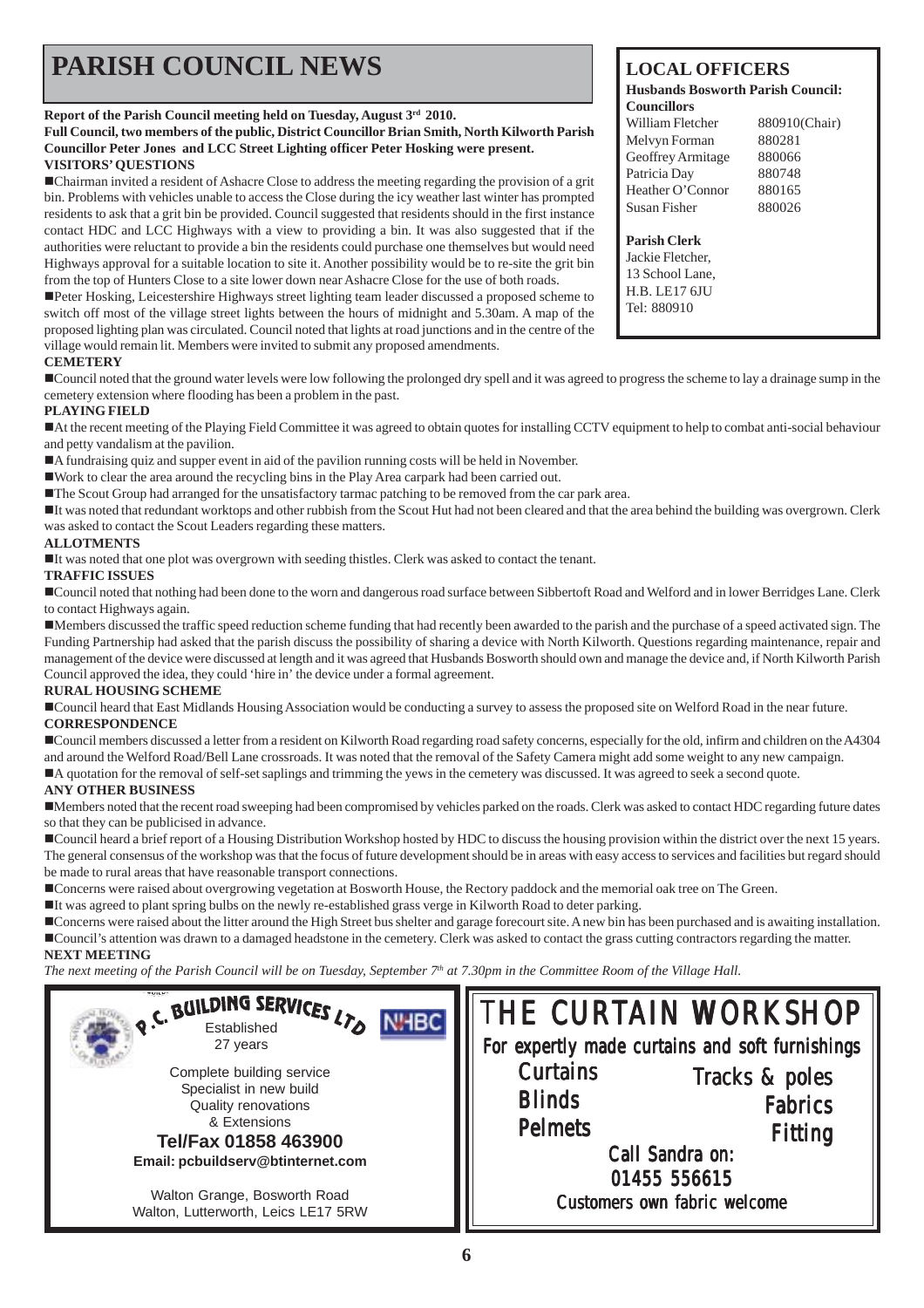# **CHURCH NEWS**

*All Saints Parish Church, Methodist Chapel & St. Mary's Roman Catholic Church*

#### **GOODBYES...**

There will be a fond farewell party for Rev. Alison and Bob Hampton on Friday, October 1<sup>st</sup> at 7.30pm in the Church Hall, Honeypot Lane.

All who know Reverend Alison and her husband Bob and value their friendship and ministry in the Hexagon Benefice over the last few years are invited to a farewell party where we can wish them both well for their future as Alison joins the charity Toybox to support street children in Latin America. This is an opportunity to spend some time with Alison and Bob and to say our goodbyes. Contact Rev. Andrew Rhoades on 460150.

Ann Saxton is hosting a Coffee Morning at her home, 25 Bell Lane, Husbands Bosworth from 10.00am-12.00noon on Tuesday, September 7<sup>th</sup>.

There will also be a Bring & Buy Sale, proceeds of which will go towards the Church Hall refurbishment fund. All welcome.

### **HISTORIC RIDE**

Mike Price and Lorrie Forman will be cycling round a host of local churches in aid of the Historic Churches Ride and Stride fundraiser on Saturday, September 11<sup>th</sup>. Half the proceeds raised go towards All

Saints Church, and half towards the Historic Churches Trust.

If anyone would like to sponsor them please contact Mike 880902 or Lorrie 880281.

#### **PCC MEETING**

The next meeting of Husbands Bosworth Parochial Church Council will take place on Tuesday, September  $14<sup>th</sup>$  at 7.30pm in the Church Hall.

#### **CHRISTMAS FESTIVAL**

Don't forget to get your thinking caps on for your display at All Saints Christmas Festival - November 27<sup>th</sup>/28<sup>th</sup>. Any Christmassy subject, preferably lit!

#### **ART AND FLOWER SHOW**

All Saints Church is hosting an Art and Flower Exhibition in aid of the Church Hall refurbishment fund over the weekend of Saturday, October  $9<sup>th</sup>$  to Sunday  $10<sup>th</sup>$ .

The exhibition will be in the church from 10.00am to 4.00pm each day. Entry is free but donations will be willingly accepted! Refreshments will also be available throughout the weekend.

There will be a special Preview Evening on Friday, October  $8<sup>th</sup>$  from 6.00pm when cheese and wine will be served. Tickets for this are £5, from Ann Saxton 880971, Lorrie Forman 880281 or Heather O'Connor 880165.

**CHURCH COFFEE MORNING** Entry fee is £12 for 3 pictures plus 10% Curate: Rev. Andrew Rhoades 460150 commission. If anyone would like an entry form to exhibit please contact Ann Saxton as soon as possible. Any donations of cakes for refreshments would be much appreciated. Contact Ann, Lorrie or Heather for details.

### **METHODIST CHURCH Coffee Morning**

Wednesday, September 15<sup>th</sup> 10.00am-12.00noon. at 12 Butt Lane Visitors and friends always welcome.

#### **ALL SAINTS FLOWER ROTA Altar:**

*Sept 5, 12 - Jean Hutchings Sept 19, 26 - Marion Timms* **Children's Corner:** *Sept 5, 12 - Katharine Wright Sept 19, 26 - Wendy Cochrane* Call Heather O'Connor on 880165 if you would like to join the Flower Rota \*\*\*\*\*\*\*\*\*\*\*\*\*\*

**Would anyone like to do a special flower arrangement for the Art & Flower Exhibition? Please call Heather.**

П

П

П П

 $\Box$ 

П П

П

П П

П

# **TCHURCH SERVICES T**

### **SEPTEMBER**

## **All Saints Parish Church**

- **5 NO SERVICE**
- **12 8.30am Morning Praise**
- **19 10.30am Benefice Service at Shearsby**
- **26 10.30am Family Communion**

*Short Communion every Wed. at 9.15am*

**Churchwardens:**

**Brian Smith 880021 Lorrie Forman 880281 Vicar: Rev. Alison Hampton 880351**

# **Methodist Church**

- **5 Circuit Service at Kibworth**
- **12 Mr Gordon Herbert**
- **19 Rev. Peter Molcher**
- **26 Rev. B Kennard (Communion)**

**Services every Sunday 6.30pm. All Welcome**

**Contacts: Rev. Brian Kennard 462889 Senior Church Steward: Mr. A Lloyd Jones 880343**

# **St Mary's Roman Catholic Church**

**Services every Sunday 8.30am.**

**Contact: Robert Constable-Maxwell 880361 Father Owen O'Neil 462359**

**Leicester Trailers** 0116 270 1710 www.Leicestertrailers.co.uk New & used Trailer Sales **Ifor Williams Trailer & Caravan Hire Trailers Towbars & Accessories** Service & Repairs Leicestershires leading Ifor Williams supplier

**367 Welford Road Leicester** 

**PEE 61 PILATES WITH "MATT" Dates for September 2010 at Husbands Bosworth Village Hall Monday 6th September 7.30 - 8.30pm and Friday 10th September 6.30 - 7.30pm**

**6 week Course £30 Mats are provided Tel: Matt on 07912 368474 to reserve a place**